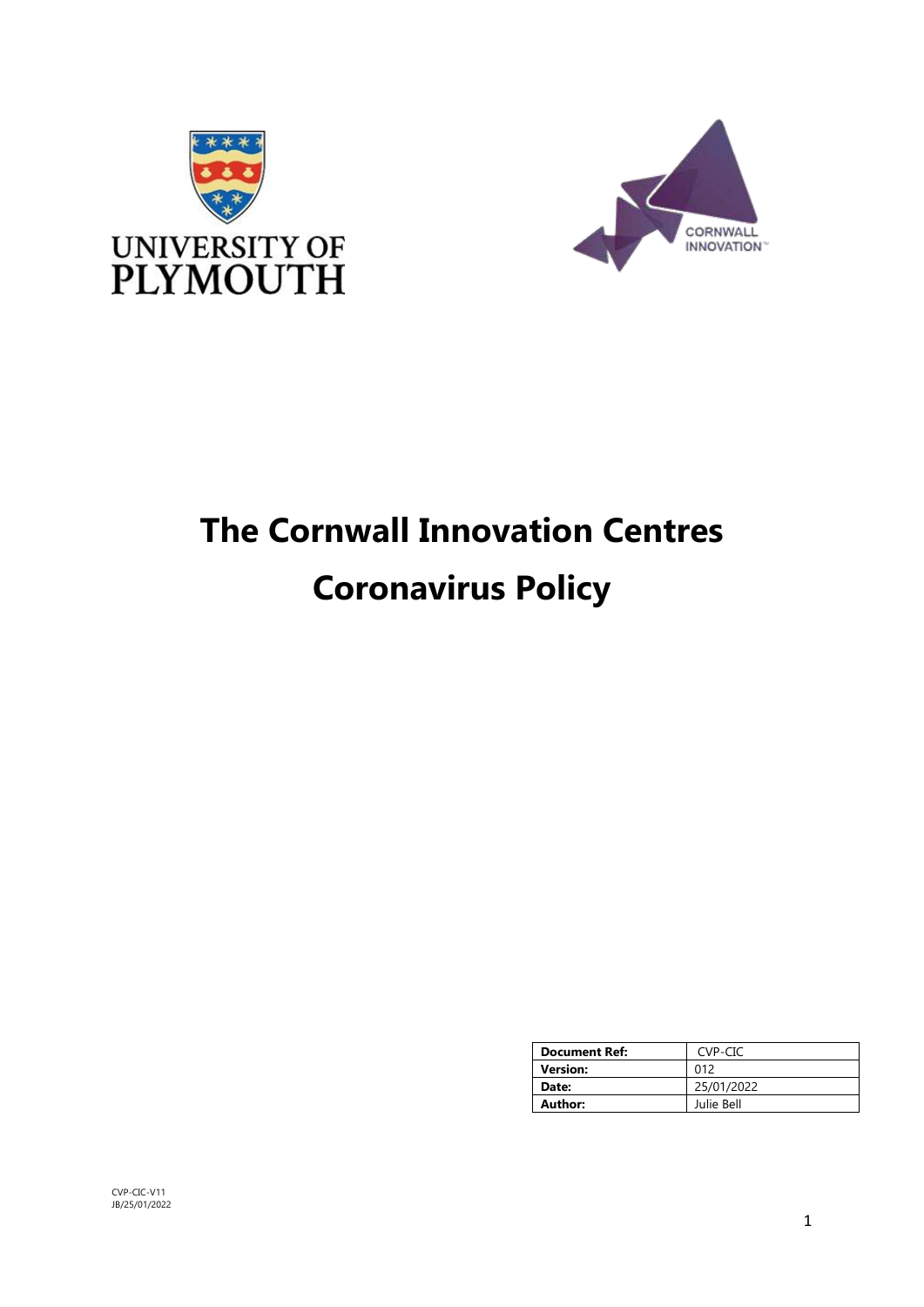| <b>TITLE</b>                  | Coronavirus Policy                                         |
|-------------------------------|------------------------------------------------------------|
| DOCUMENT REF No.              | <b>CVP-CIC</b>                                             |
| <b>TYPE OF FORMAL PAPER</b>   | Policy                                                     |
| <b>SUBJECT</b>                | Coronavirus                                                |
| <b>DOCUMENT PURPOSE &amp;</b> | To set out the policy and procedures in place to protect   |
| <b>DESCRIPTION</b>            | all building users within the Cornwall Innovation Centres. |
| <b>AUTHOR</b>                 | Julie Bell.                                                |
| <b>APPROVAL COMMITTEE</b>     | Matt Harrington, Kirsty Spencer                            |
| <b>FIRST PUBLICATION DATE</b> | 29/05/2020                                                 |
| <b>REVIEW DATE</b>            | As required                                                |
| <b>FREQUENCY OF REVIEW</b>    | As required                                                |
| <b>PERSON RESPONSIBLE</b>     | <b>Facilities Officer</b>                                  |
| <b>FOR REVIEW</b>             |                                                            |
| <b>REFERENCES</b>             | The Health and Safety at Work Act, etc 1974 and the        |
|                               | Public Health Infectious Diseases Regulations 1988.        |
|                               |                                                            |
|                               | https://www.nhs.uk/conditions/coronavirus-covid-19/        |
|                               |                                                            |
|                               | https://www.gov.uk/guidance/working-safely-during-         |
|                               | coronavirus-covid-19/offices-and-contact-centres           |
|                               | Stay at home: guidance for households with possible or     |
|                               | confirmed coronavirus (COVID-19) infection - GOV.UK        |
|                               | (www.gov.uk)                                               |
| <b>AUTHOR CONTACT</b>         | Julie.bell@plymouth.ac.uk                                  |
| <b>DETAILS</b>                |                                                            |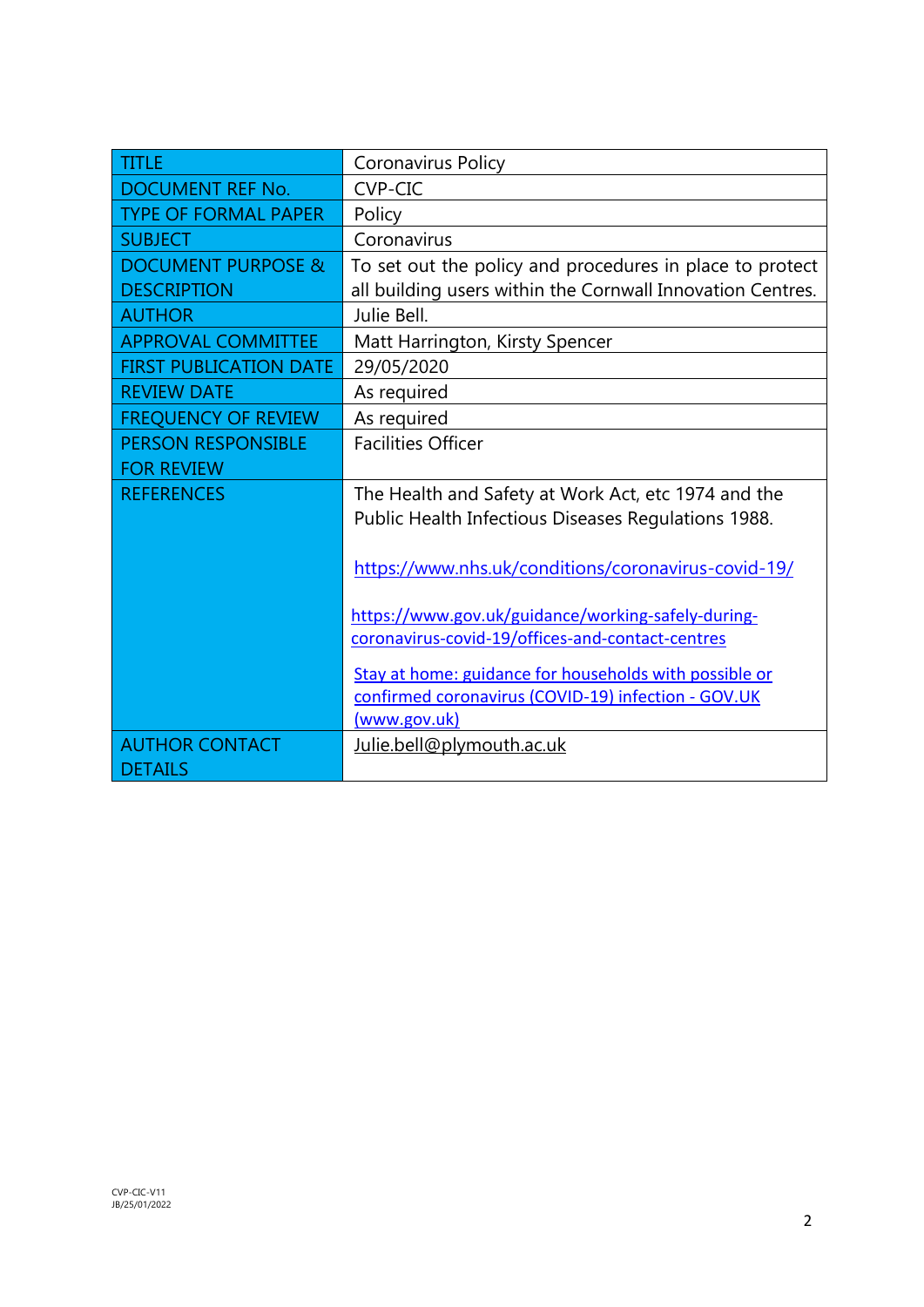| Contents |
|----------|
|          |
|          |
|          |
|          |
|          |
|          |
|          |
|          |
|          |
|          |
|          |
|          |
|          |
|          |
|          |
|          |
|          |
|          |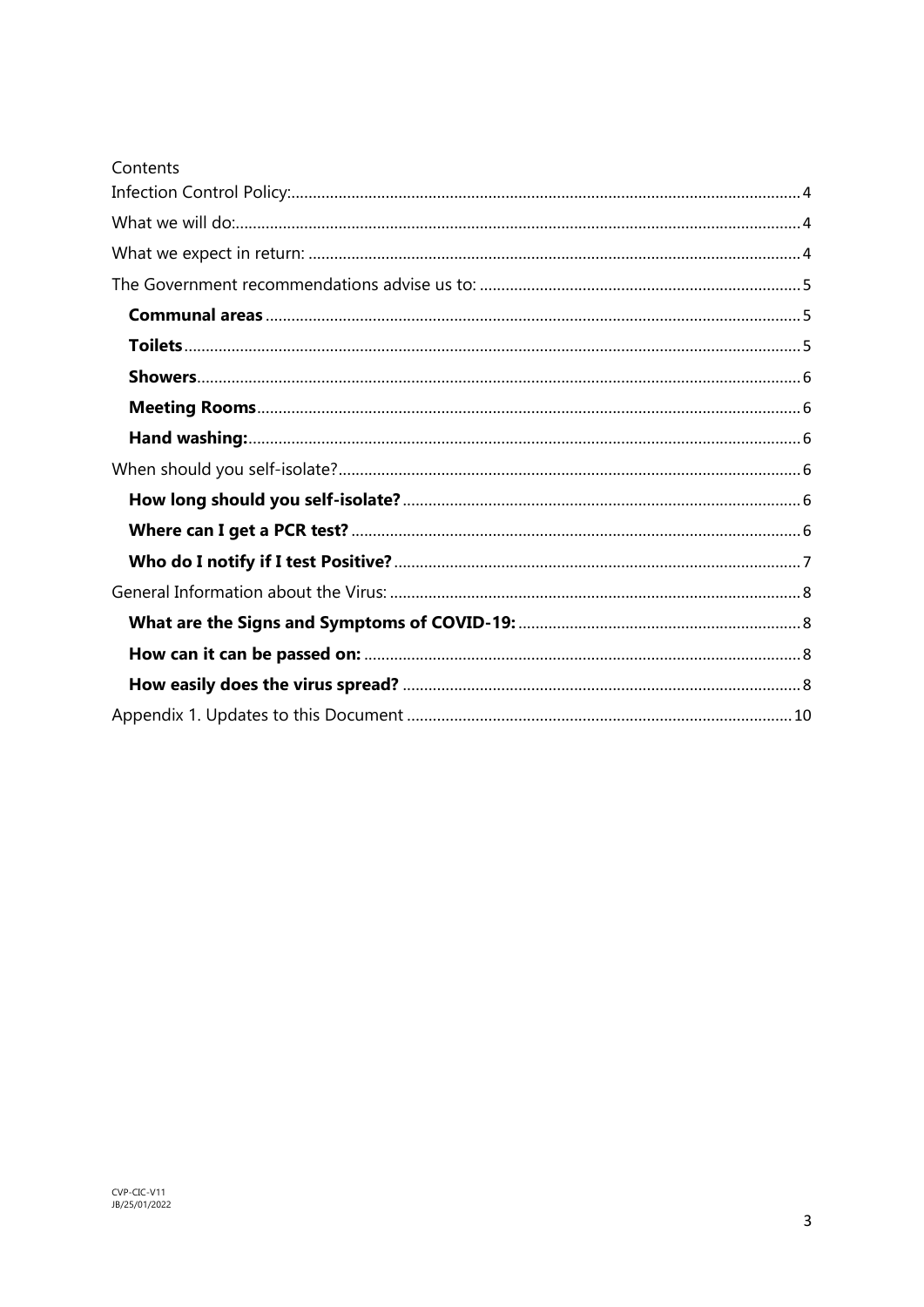## <span id="page-3-0"></span>**Infection Control Policy:**

Infection control is the name given to a wide range of policies, procedures and techniques intended to prevent the spread of infectious diseases amongst staff, clients and all visitors to our Centers.

As managers of the Cornwall Innovation Centre's, we believe that strict guidelines on infection control is of paramount importance in ensuring the safety of both our customers and our staff.

The aim of this document is to limit or prevent the spread of infection amongst staff, clients, visitors and all other building users.

The creation of this Policy is in response to the Covid 19 Pandemic. It applies to all of the Cornwall Innovation Centre's, and to our building users, including Staff, Customers, Visitors and Contractors.

Due to the severity of this virus, all staff, customers and visitors are required to regard infection control as a key priority and to act at all times in a way that is compliant with safety.

#### <span id="page-3-1"></span>**What we will do:**

The Centre Team will do everything that is practicable to maintain a safe environment within the Centre's. We have carried out risk assessments that are available on our Website: [https://cornwallinnovation.co.uk/covid-19-info-2/.](https://cornwallinnovation.co.uk/covid-19-info-2/)

Should any of the Innovation Centre Team have any suspected symptoms of Coronavirus, that person must go home for Self-isolation. Should we have any confirmed cases we will disclose that information to all clients and contractors immediately.

The Centres continue to operate on a 24/7 basis but should we find ourselves in a position where a Centre's staff have to self-isolate we will issue an update to all clients on the out of hours protocol. All companies should consider putting in place a similar continuity plan, in in the event of any of their staff needing to go into self-isolation.

#### <span id="page-3-2"></span>**What we expect in return:**

All Clients and contractors should inform the Centre of any suspected or confirmed cases of COVID 19 within their staff immediately.

Clients should collect their visitors from reception immediately, upon notification of their arrival.

Clients are responsible for making their visitors aware of the Centre's COVID 19 Policies.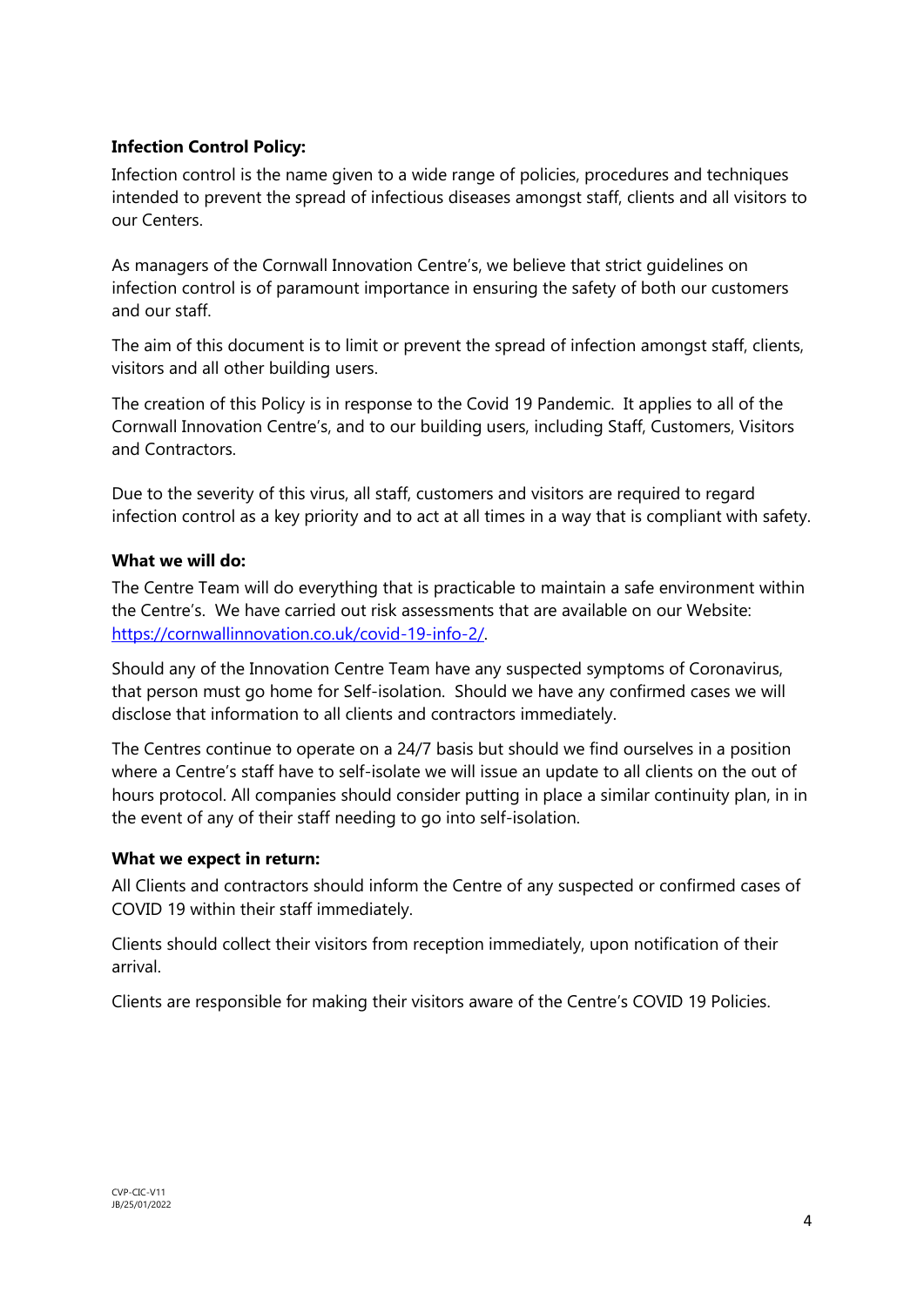## <span id="page-4-0"></span>**The Government recommendations advise us to:**

- To work from home when possible.
- Make sure there is a supply of fresh air to indoor spaces where there are people present.
- It's especially important to clean surfaces that people touch a lot. You should ask your staff and your customers to use hand sanitiser and to clean their hands frequently
- It is still recommended to consider office layouts, using screens or barriers to separate people from each other, or using back-to-back or side-to-side working, instead of face-to-face

[Offices, factories and labs - Working safely during coronavirus \(COVID-19\) - Guidance - GOV.UK](https://www.gov.uk/guidance/working-safely-during-covid-19/offices-factories-and-labs)  [\(www.gov.uk\)](https://www.gov.uk/guidance/working-safely-during-covid-19/offices-factories-and-labs)

[How to quarantine at home after international travel - GOV.UK \(www.gov.uk\)](https://www.gov.uk/guidance/how-to-quarantine-when-you-arrive-in-england?utm_medium=email&utm_campaign=govuk-notifications-topic&utm_source=559eea79-e7f9-475c-8245-698f06dd33fc&utm_content=daily)

[Reducing household transmission infographic \(publishing.service.gov.uk\)](https://assets.publishing.service.gov.uk/government/uploads/system/uploads/attachment_data/file/1046970/20211207_Reducing_household_transmision.pdf)

[How to reduce the spread of infection with the people you live with if you have COVID-19](https://www.gov.uk/government/publications/covid-19-stay-at-home-guidance/how-to-reduce-the-spread-of-infection-with-the-people-you-live-with-if-you-have-covid-19-infographic)  [\(infographic\) - GOV.UK \(www.gov.uk\)](https://www.gov.uk/government/publications/covid-19-stay-at-home-guidance/how-to-reduce-the-spread-of-infection-with-the-people-you-live-with-if-you-have-covid-19-infographic) 

## **Our Policy on Face coverings.**

Face coverings are no longer legally required in communal areas. It is therefore the decision of the individual whether to wear face coverings in crowded and enclosed settings.

## **Reception**

It is no longer a legal requirement to collect customer contact details, but doing so will support NHS Test and Trace to contact those who may have been exposed to COVID-19 so that they can book a test. Therefore the NHS QR code poster is still available.

#### **Shared kitchen**

 You should consider the residual risk from handles and taps, using microwaves / fridges / hot water dispensers.

#### <span id="page-4-1"></span>**Communal areas**

 Although not a legal requirement, it is still considered to be best practice for all building users to wear a mask when in public and shared areas.

#### <span id="page-4-2"></span>**Toilets**

 Please observe hygiene standards and wash your hands thoroughly for twenty seconds, using soap and hot water.

CVP-CIC-V11 JB/25/01/2022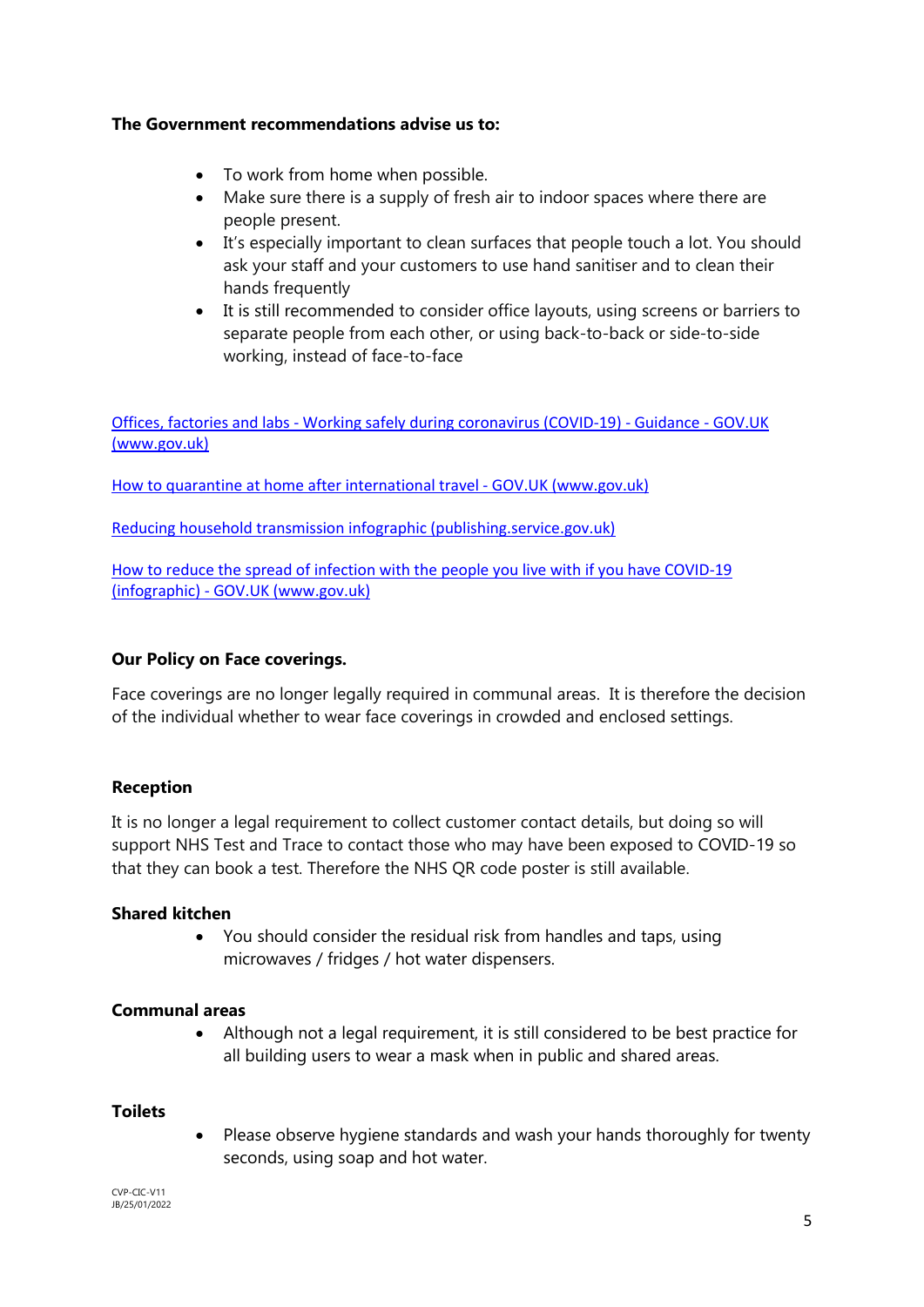#### <span id="page-5-0"></span>**Showers**

Antibacterial wipes are available at Reception, for showers to be wiped down.

## <span id="page-5-1"></span>**Meeting Rooms**

- Anyone wishing to reserve the Meeting Room should contact the Centres staff to discuss use.
- Surfaces in the meeting room will be wiped after use by Centre staff.

## **Note:**

All of the above procedures are subject to change pending further developments and advice from the Government.

## <span id="page-5-2"></span>**Hand washing:**

- Removing all dirt and contaminants from the skin is extremely important. You should pay Particular attention to the backs of the hands and fingertips.
- Ordinary soap is considered effective for routine use in removing dirt and reducing levels of transient micro-organisms on the skin to acceptably safe levels
- Please wash your hands for at least 20 seconds, using soap and hot water.
- Please dry your hands thoroughly.
- The use of alcoholic products for hand decontamination are not intended to replace washing hands with soap and water but rather to supplement hand washing.

## <span id="page-5-3"></span>**When should you self-isolate?**

• If you have tested positive for COVID-19

If you show signs of Covid 19 you should take a PCR Test regardless of lateral flow tests

## <span id="page-5-4"></span>**How long should you self-isolate?**

- The day you test positive or develop symptoms is known as "day zero" with day one of isolation being the following day.
- On days five and six you will need to take lateral flow tests, if you test negative in both you can leave isolation.

[Stay at home: guidance for households with possible or confirmed coronavirus \(COVID-19\) infection](https://www.gov.uk/government/publications/covid-19-stay-at-home-guidance/stay-at-home-guidance-for-households-with-possible-coronavirus-covid-19-infection)  [- GOV.UK \(www.gov.uk\)](https://www.gov.uk/government/publications/covid-19-stay-at-home-guidance/stay-at-home-guidance-for-households-with-possible-coronavirus-covid-19-infection)

## <span id="page-5-5"></span>**Where can I get a PCR test?**

They can be collected from a pharmacy or you can order them via the Government's website.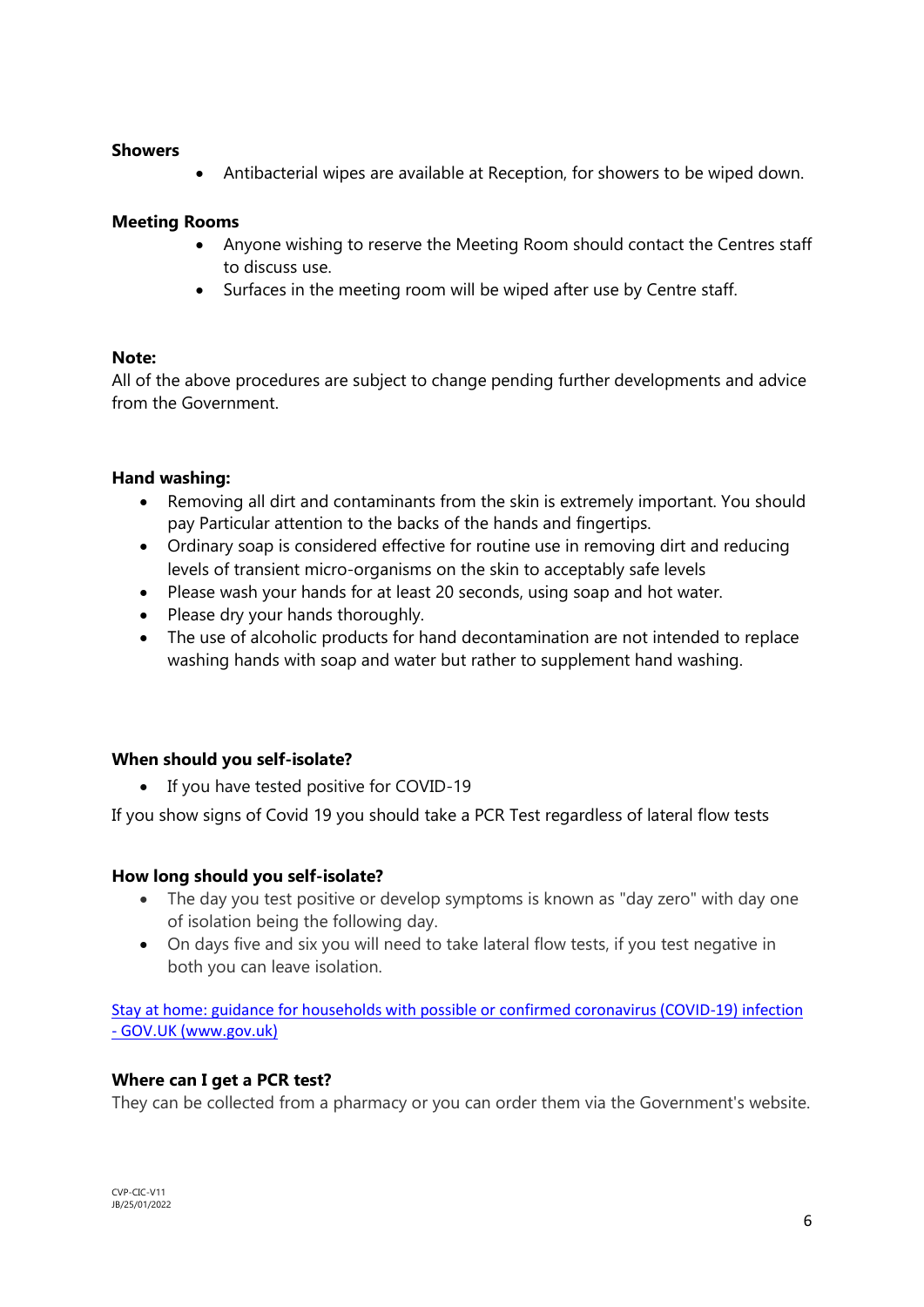## <span id="page-6-0"></span>**Who do I notify if I test Positive?**

- You will need to notify your line manager.
- You need to register a positive lateral flow test on the Governments website. [Report a COVID-19 rapid lateral flow test result - GOV.UK \(www.gov.uk\)](https://www.gov.uk/report-covid19-result)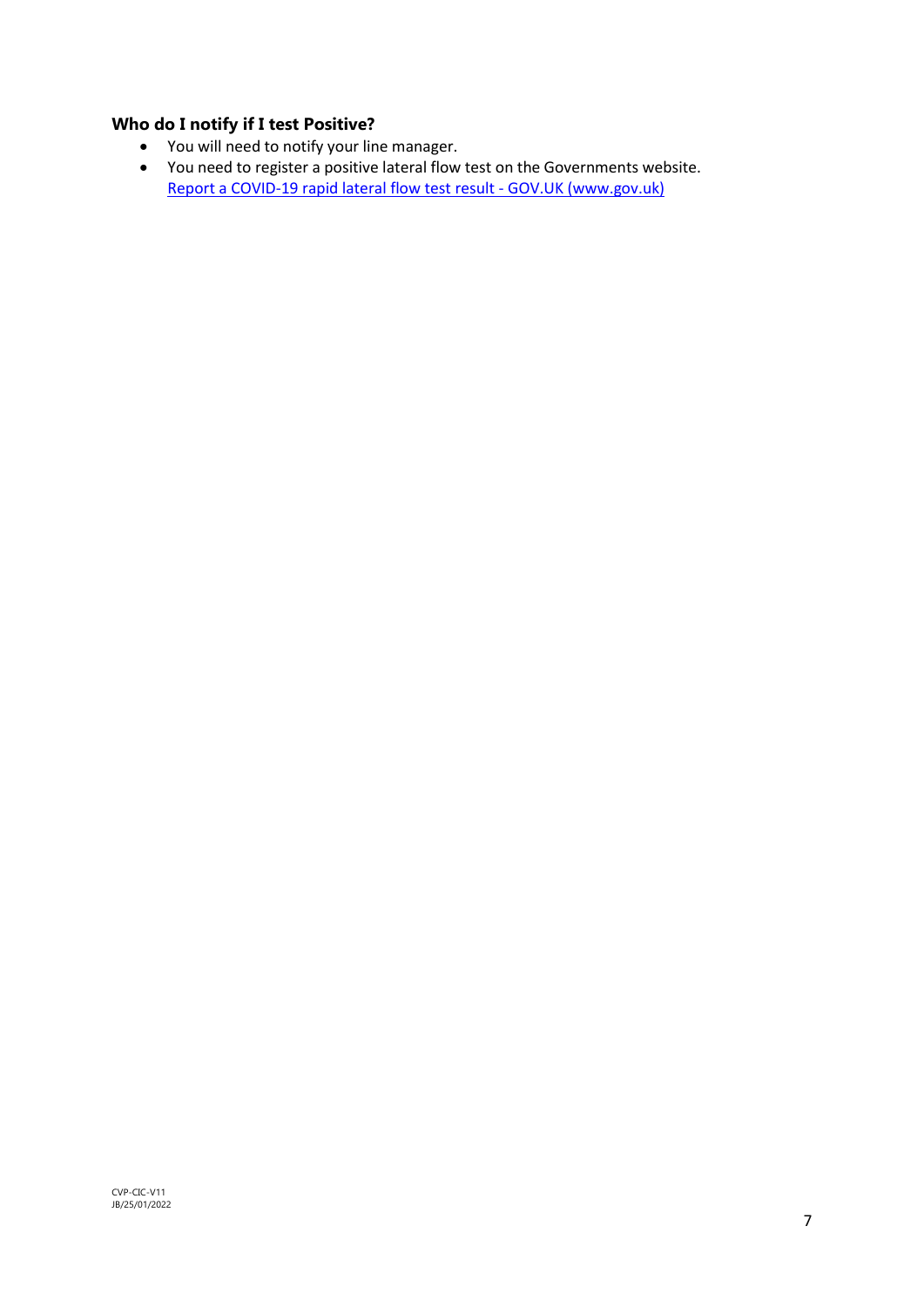## <span id="page-7-0"></span>**General Information about the Virus:**

The term Coronavirus covers a variety of viruses. As a group, Coronaviruses are common across the world. But a new strain of Coronavirus was identified and it is this strain of Coronavirus that was identified in Wuhan City, China in January 2020. And is known as COVID-19

## <span id="page-7-1"></span>**What are the Signs and Symptoms of COVID-19:**

The following symptoms may develop in the 14 days after exposure to someone who has Coronavirus infection:

- Cough
- Difficulty in Breathing
- Fever
- **.** Loss of smell and taste.

Often, these infections can cause more severe symptoms in people with weakened immune systems, older people, and those with long-term conditions like diabetes, cancer and chronic lung disease.

#### <span id="page-7-2"></span>**How can it can be passed on:**

- Close contact with an infected person (within about 6 feet).
- Through respiratory droplets (produced from coughs and sneezes).
- And by touching surfaces or objects that has the virus on it and then touching their own mouth, nose, or possibly their eyes, but this is not thought to be the main way the virus spreads.

#### <span id="page-7-3"></span>**How easily does the virus spread?**

The virus that causes COVID-19 has been found to spread easily, and passes quickly throughout the community ("community spread") Community spread means people may have been infected with the virus in an area, but may not be sure how or where they became infected.

#### **Cleaning spaces with suspected or confirmed cases of Coronavirus**:

COVID-19 symptoms are similar to a flu-like illness and include cough, fever, or shortness of breath. Once symptomatic, all surfaces that the person has come into contact with should be cleaned including:

all surfaces and objects which are visibly contaminated with bodily fluids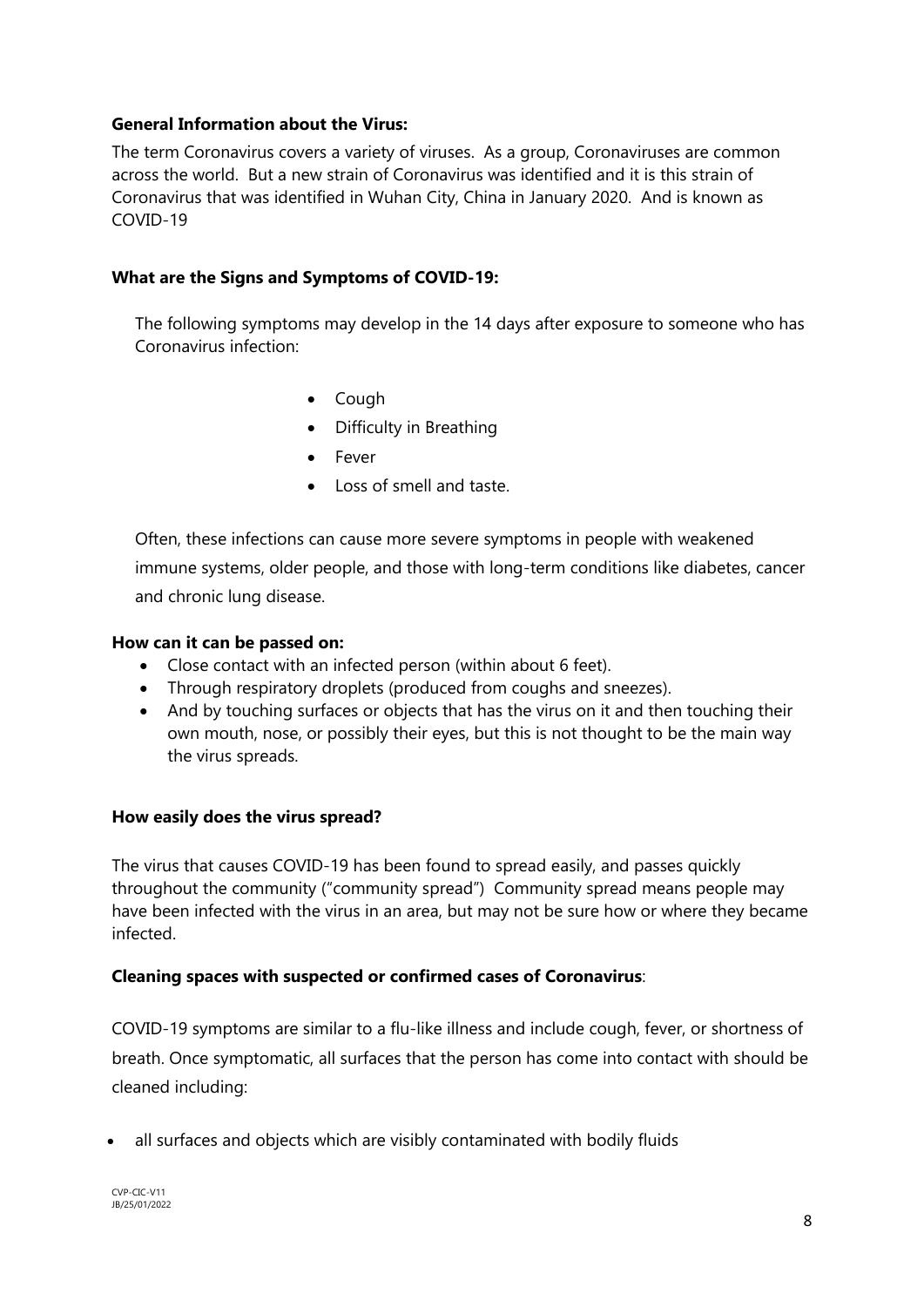all potentially contaminated high-contact areas such as toilets, door handles, telephones

Public areas where a symptomatic individual has passed through and spent minimal time in (such as corridors) but which are not visibly contaminated with bodily fluids do not need to be cleaned.